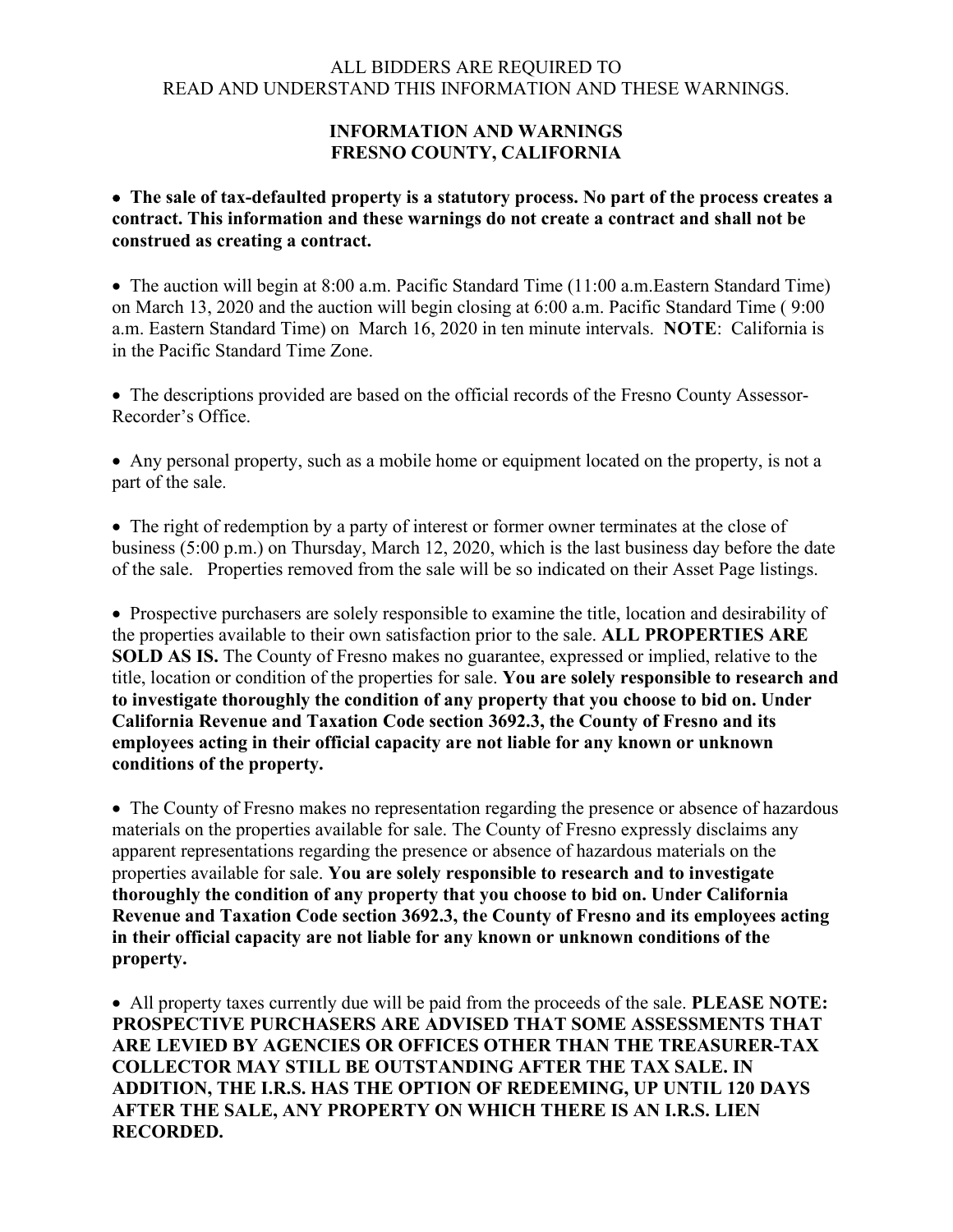• Property information may continue to be updated until the day of the sale. Under California Revenue and Taxation Code section 3692.3, the County of Fresno and its employees acting in their official capacity are not liable for any known or unknown conditions of the property.

• The successful bidder may take possession of the property after the tax deed to purchaser has been recorded. Most title companies will not insure title on properties sold at public auction for at least one (1) year after the tax deed has been recorded. Legal action to challenge a tax sale may only be commenced in court if the person commencing the proceeding first petitions the Fresno County Board of Supervisors to rescind the sale within one (1) year of the tax deed recording date.

• Successful bidders are required to submit their deed information to Bid4Assets indicating how they want the property to be conveyed. **The deed slip information must be completed and submitted to Bid4Assets by Wednesday, March 18, 2020.** The deed will be mailed to the purchaser after recording, which usually occurs within eight to twelve weeks after the sale. This deed conveys all right, title, and interest to the property in accordance with the provisions of Revenue and Taxation Code section 3712.

• A California documentary transfer tax will be added to, and collected with, the full purchase price. This tax is calculated at the rate of \$0.55 for each \$500.00 or fractional part thereof, if the purchase price exceeds \$100.00.

• Before bidding on any property, you must follow the instructions on Bid4Assets' home page to register as a bidder. Bidders are required to make a single deposit of \$5,000.00 to participate in the Fresno County auctions. Your deposit must be received by Bid4Assets no later than 1:00 PM PT (4:00 PM ET) Monday, March 9, 2020. The successful bidder must provide payment in full (less deposit held) by wire transfer or cashier's check to Bid4Assets by March 19, 2020 (within three business days of the close of the auction). Payments in excess of the purchase price will be refunded by mail within 30 days.

• Only a successful bidder has the opportunity to purchase Fresno County property. If the successful bidder defaults, under California law, Fresno County cannot resort to the second highest bidder. **If the payment policy is not adhered to, the bid deposit will be forfeited to the County and the successful bidder may be banned from future sales for 5 years.**

• The sale of these properties should not, in any way, be equated to real estate sales by licensed salespeople, brokers and realtors. The Fresno County Auditor-Controller/Treasurer-Tax Collector cannot guarantee the condition of the property nor assume any responsibility for conformance to codes, permits or zoning ordinances. **You should inspect the property before investing. The burden is on the purchaser to thoroughly research, before the sale, any matters relevant to his or her decision to purchase, rather than on the county, whose sole interest is the recovery of back taxes. Under California Revenue and Taxation Code section 3692.3, the County of Fresno and its employees acting in their official capacity are not liable for any known or unknown conditions of the property.**

• It is recommended that bidders consult with the Zoning Department of any city within which a particular parcel lies. **Tax-defaulted property is sold as is.** Under California Revenue and Taxation Code section 3692.3, the County of Fresno and its employees acting in their official capacity are not liable for any known or unknown conditions of the property.